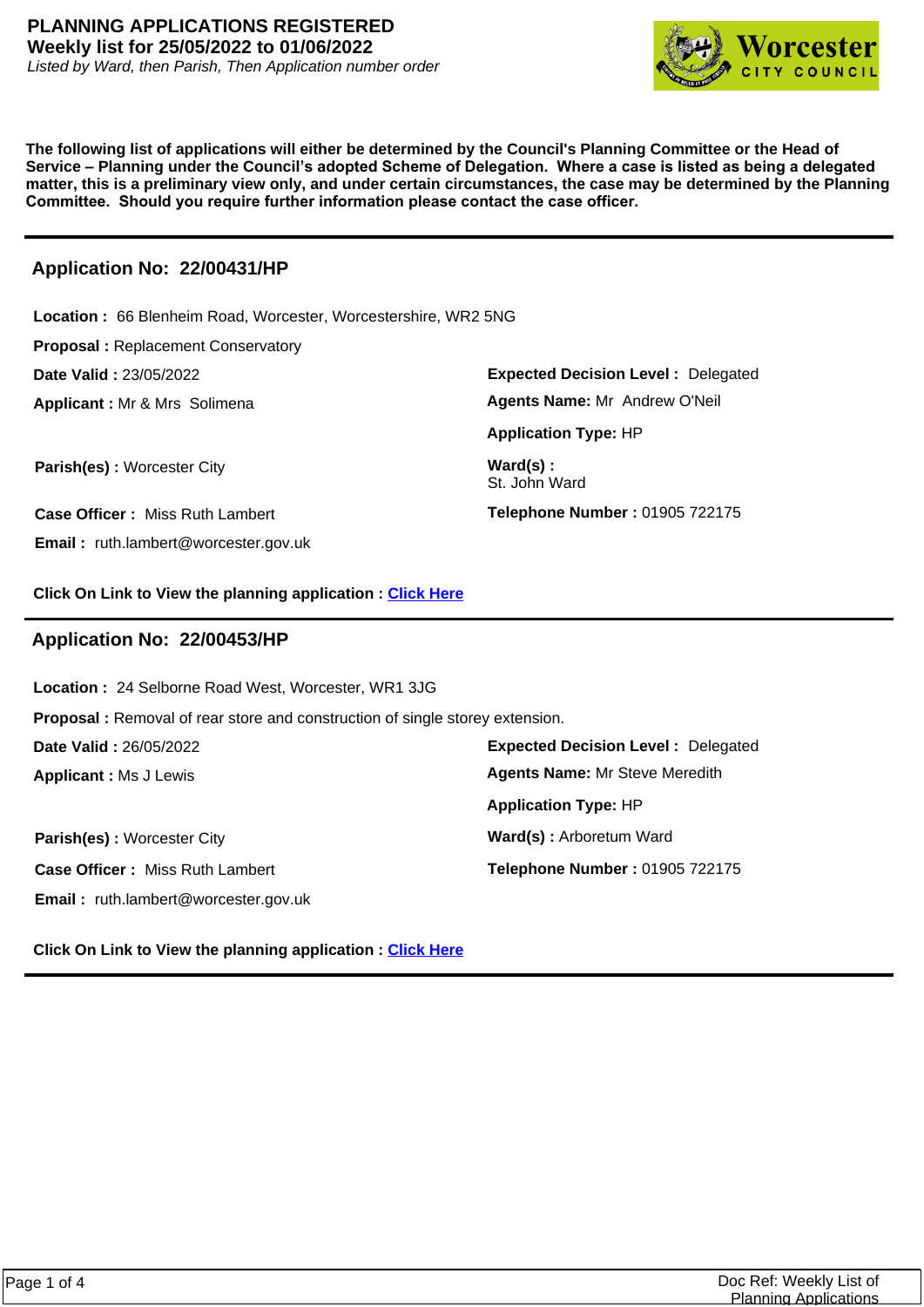# **Application No: 22/00433/GPDE**

**Applicant :** B James **Date Valid :** 20/05/2022 **Location :** 13 St Dunstans Close, Worcester, WR5 2AJ **Proposal :** Proposed single storey rear extension.

**Parish(es)** : Worcester City **Ward(s)** : Battenhall Ward **Case Officer :** Laura Williamson **Email :** laura.williamson@worcester.gov.uk

**Click On Link to View the planning application : [Click Here](https://plan.worcester.gov.uk/Planning/Display/22/00433/GPDE)**

#### **Application No: 22/00437/GPDE**

**Applicant :** Mrs Begum **Date Valid :** 24/05/2022 **Location :** 14 St Dunstans Crescent, Worcester, WR5 2AF **Proposal :** Proposed rear extension.

**Parish(es) :** Worcester City **Ward(s) : Battenhall Ward Case Officer :** Laura Williamson **Email :** laura.williamson@worcester.gov.uk

**Expected Decision Level :** Delegated **Telephone Number :** 01905 722 028 **Application Type:** GPDE **Agents Name:** Nigel J Teale

**Expected Decision Level :** Delegated **Telephone Number :** 01905 722 028 **Application Type:** GPDE **Agents Name:** Mr Stanley Wood

**Click On Link to View the planning application : [Click Here](https://plan.worcester.gov.uk/Planning/Display/22/00437/GPDE)**

#### **Application No: 22/00446/HP**

**Applicant :** Mr David Harris **Date Valid :** 27/05/2022 **Location :** 30 Willowslea Road, WORCESTER, WR3 7QP **Proposal :** Single storey front extension.

**Parish(es)** : Worcester City **Ward(s)** : Claines Ward **Case Officer :** Laura Williamson **Email :** laura.williamson@worcester.gov.uk

**Expected Decision Level :** Delegated **Telephone Number :** 01905 722 028 **Application Type:** HP **Agents Name:** Mr Robert Shaw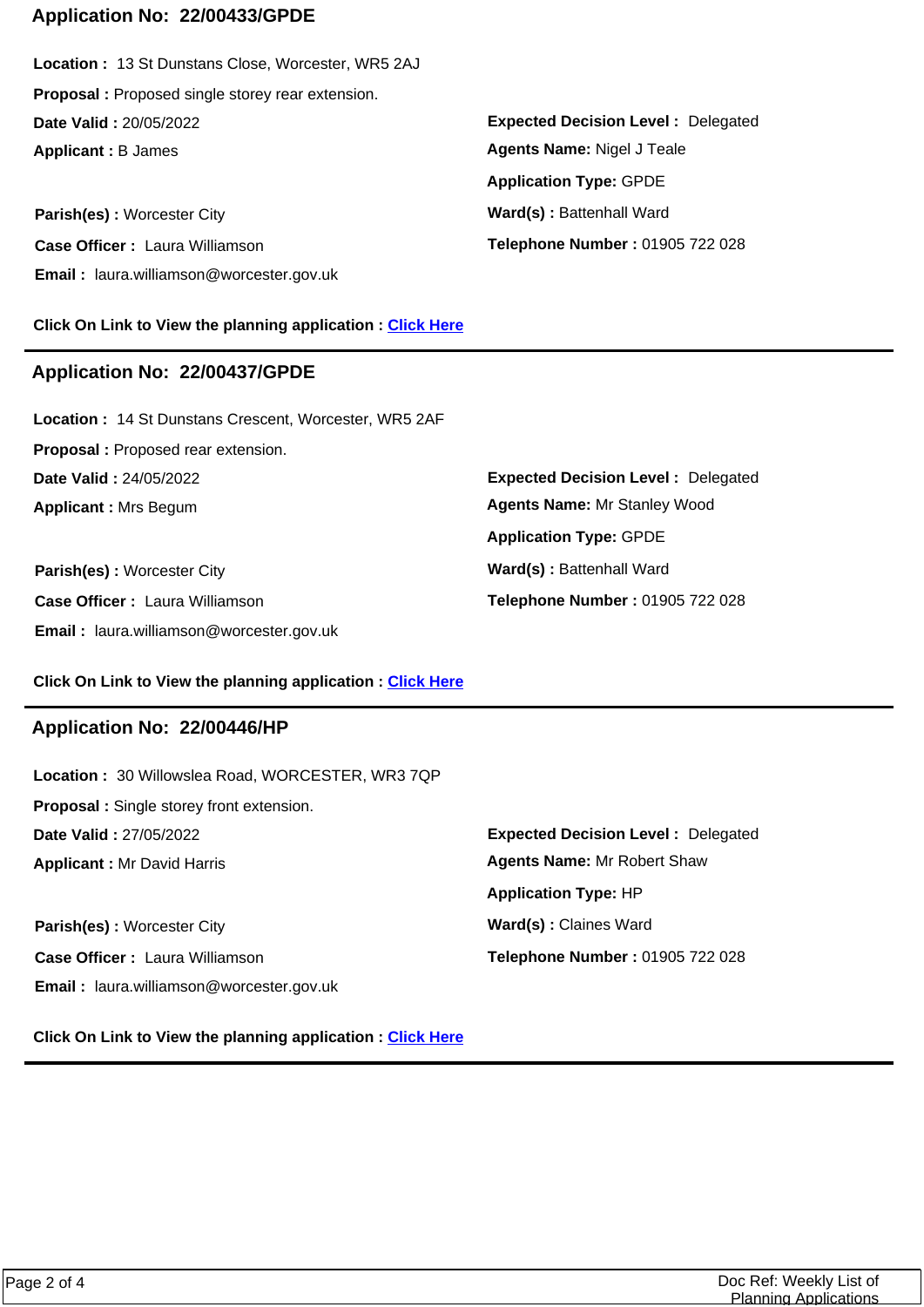#### **Application No: 22/00448/HP**

**Applicant :** Miss Zoe Hughes **Date Valid :** 26/05/2022 **Location :** 135 Northwick Road, Worcester, WR3 7EG **Proposal :** Two storey side and single storey rear extensions.

**Parish(es)** : Worcester City **Ward(s)** : Claines Ward **Case Officer :** Miss Ruth Lambert **Email :** ruth.lambert@worcester.gov.uk

**Click On Link to View the planning application : [Click Here](https://plan.worcester.gov.uk/Planning/Display/22/00448/HP)**

#### **Application No: 22/00230/HP**

**Parish(es)** : Worcester City **Ward(s)** : Gorse Hill Ward **Applicant :** Mr Paul Askew **Date Valid : Location :** 224 Tolladine Road, Worcester, Worcestershire, WR4 9AU **Proposal :** Single storey rear extension. Mono pitch roof to garage and front canopy **Application Type:** HP

**Case Officer :** Lydia Hall **Email :** lydia.hall@worcester.gov.uk **Expected Decision Level :** Delegated **Telephone Number :** 01905 722175 **Application Type:** HP **Agents Name:** 

**Expected Decision Level :** Delegated **Telephone Number :** 07736458113 **Agents Name:** Mr Paul Askew

#### **Click On Link to View the planning application : [Click Here](https://plan.worcester.gov.uk/Planning/Display/22/00230/HP)**

# **Application No: 22/00432/TPOA**

**Location :** 18 Kennet Green, Worcester, Worcestershire, WR5 1JQ

**Expected Decision Level :** Delegated **Parish(es):** Worcester City **Ward(s):** Nunnery Ward **Applicant :** Miss Gemma Maguire **Date Valid :** 19/05/2022 **Proposal :** Remove Silver birch tree **Case Officer :** Charlotte Allen **Email :** Charlotte.Allen@worcester.gov.uk **Telephone Number : Application Type:** TPOA **Agents Name:** Miss Gemma Maguire